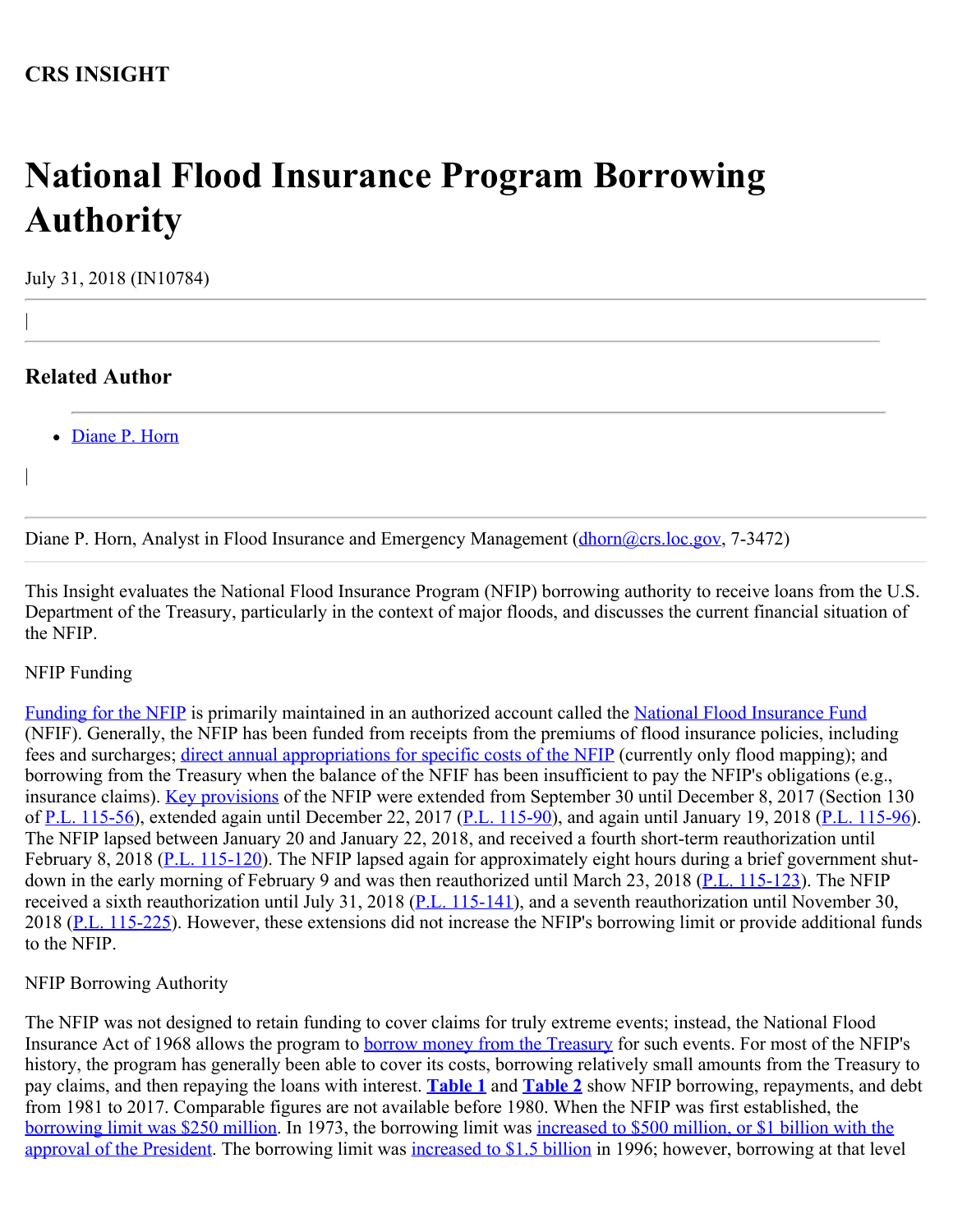was not required prior to 2005. The largest debt was \$917 million in 1997, which was steadily reduced to zero by the end of FY2003. However, Congress increased the level of borrowing to pay claims in the aftermath of the [2005](https://www.ncdc.noaa.gov/sotc/tropical-cyclones/200513) [hurricane season](https://www.ncdc.noaa.gov/sotc/tropical-cyclones/200513) (particularly Hurricanes Katrina, Rita, and Wilma). Congress [increased the borrowing limit to \\$18.5](https://www.congress.gov/109/plaws/publ106/PLAW-109publ106.pdf) [billion](https://www.congress.gov/109/plaws/publ106/PLAW-109publ106.pdf) in November 2005, and further [increased the borrowing limit to \\$20.775 billion](https://www.congress.gov/109/plaws/publ208/PLAW-109publ208.pdf) in March 2006. In July 2010, the borrowing limit was [decreased to \\$20.725 billion](https://www.congress.gov/111/plaws/publ196/PLAW-111publ196.pdf). In 2013, following Hurricane Sandy, Congress [increased the](https://www.congress.gov/113/plaws/publ1/PLAW-113publ1.pdf) [borrowing limit to the current \\$30.425 billion](https://www.congress.gov/113/plaws/publ1/PLAW-113publ1.pdf). The [Biggert-Waters Flood Insurance Reform Act of 2012](https://www.congress.gov/112/plaws/publ141/PLAW-112publ141.pdf) established a [reserve fund](https://www.gpo.gov/fdsys/pkg/USCODE-2016-title42/pdf/USCODE-2016-title42-chap50-subchapI-sec4017a.pdf) to cover future expenses, especially those from catastrophic disasters. Since the 2005 hurricane season, the NFIP has made six principal repayments totaling \$2.82 billion and has [paid \\$3.83 billion in interest](https://www.fema.gov/media-library-data/1522167351921-a5e457454262dd100e2f15a7210d21c5/Watermark_FY18_Q1_v6_508.pdf). The program is currently paying [nearly \\$400 million annually in interest](https://www.dhs.gov/news/2017/03/09/written-testimony-fema-house-committee-financial-services-subcommittee-housing-and). In January 2017, the NFIP [borrowed \\$1.6 billion](https://www.dhs.gov/news/2017/03/09/written-testimony-fema-house-committee-financial-services-subcommittee-housing-and) due to losses in 2016 (the Louisiana floods and Hurricane Matthew) and debt repayments.

Table 1. NFIP Borrowing FY1980 to FY1998

(Nominal dollars)

| <b>Cumulative Debt</b> | Amount Repaid    | Amount Borrowed  | Fiscal Year |
|------------------------|------------------|------------------|-------------|
| 917,406,008            | $\boldsymbol{0}$ | 917,406,008      | 1980        |
| 457,050,435            | 624,970,099      | 164,614,526      | 1981        |
| $\boldsymbol{0}$       | 470,965,435      | 13,915,000       | 1982        |
| 50,000,000             | $\boldsymbol{0}$ | 50,000,000       | 1983        |
| 213,120,877            | 36,879,123       | 200,000,000      | 1984        |
| $\boldsymbol{0}$       | 213,120,877      | $\boldsymbol{0}$ | 1985        |
| $\boldsymbol{0}$       | $\boldsymbol{0}$ | $\boldsymbol{0}$ | 1986        |
| $\boldsymbol{0}$       | $\boldsymbol{0}$ | $\boldsymbol{0}$ | 1987        |
| $\boldsymbol{0}$       | $\boldsymbol{0}$ | $\boldsymbol{0}$ | 1988        |
| $\boldsymbol{0}$       | $\boldsymbol{0}$ | $\boldsymbol{0}$ | 1989        |
| $\boldsymbol{0}$       | $\boldsymbol{0}$ | $\boldsymbol{0}$ | 1990        |
| $\boldsymbol{0}$       | $\boldsymbol{0}$ | $\boldsymbol{0}$ | 1991        |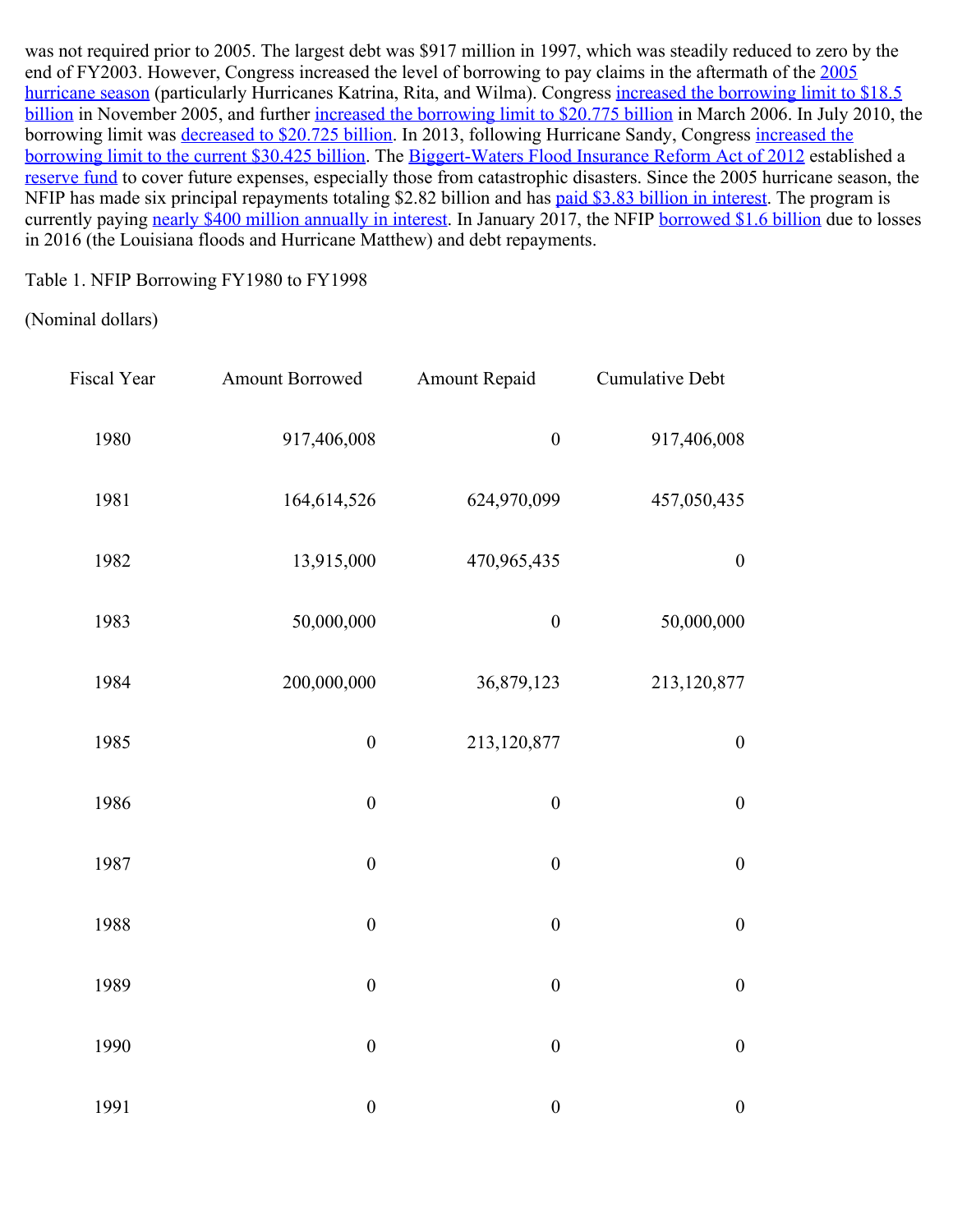| $\boldsymbol{0}$ | $\boldsymbol{0}$ | $\boldsymbol{0}$ | 1992 |
|------------------|------------------|------------------|------|
| $\boldsymbol{0}$ | $\boldsymbol{0}$ | $\boldsymbol{0}$ | 1993 |
| $\boldsymbol{0}$ | 100,000,000      | 100,000,000      | 1994 |
| $\boldsymbol{0}$ | 265,000,000      | 265,000,000      | 1995 |
| 626,600,000      | 62,000,000       | 423,600,000      | 1996 |
| 917,000,000      | 239,600,000      | 530,000,000      | 1997 |
| 522,000,000      | 395,000,000      | $\boldsymbol{0}$ | 1998 |

**Source:** CRS analysis of data provided by FEMA Congressional Affairs, November 20, 2017. Table 2. NFIP Borrowing FY1999 to FY2018

(Nominal dollars)

| <b>Cumulative Debt</b> | Amount Repaid    | <b>Amount Borrowed</b> | Fiscal Year |
|------------------------|------------------|------------------------|-------------|
| 541,000,000            | 381,000,000      | 400,000,000            | 1999        |
| 600,000,000            | 541,000,000      | 345,000,000            | 2000        |
| 600,000,000            | 345,000,000      | 600,000,000            | 2001        |
| 10,000,000             | 640,000,000      | 50,000,000             | 2002        |
| $\boldsymbol{0}$       | 10,000,000       | $\boldsymbol{0}$       | 2003        |
| $\boldsymbol{0}$       | $\boldsymbol{0}$ | $\boldsymbol{0}$       | 2004        |
| 225,000,000            | 75,000,000       | 300,000,000            | 2005        |
| 16,885,000,000         | $\boldsymbol{0}$ | 16,600,000,000         | 2006        |
| 17,735,000,000         | $\boldsymbol{0}$ | 650,000,000            | 2007        |